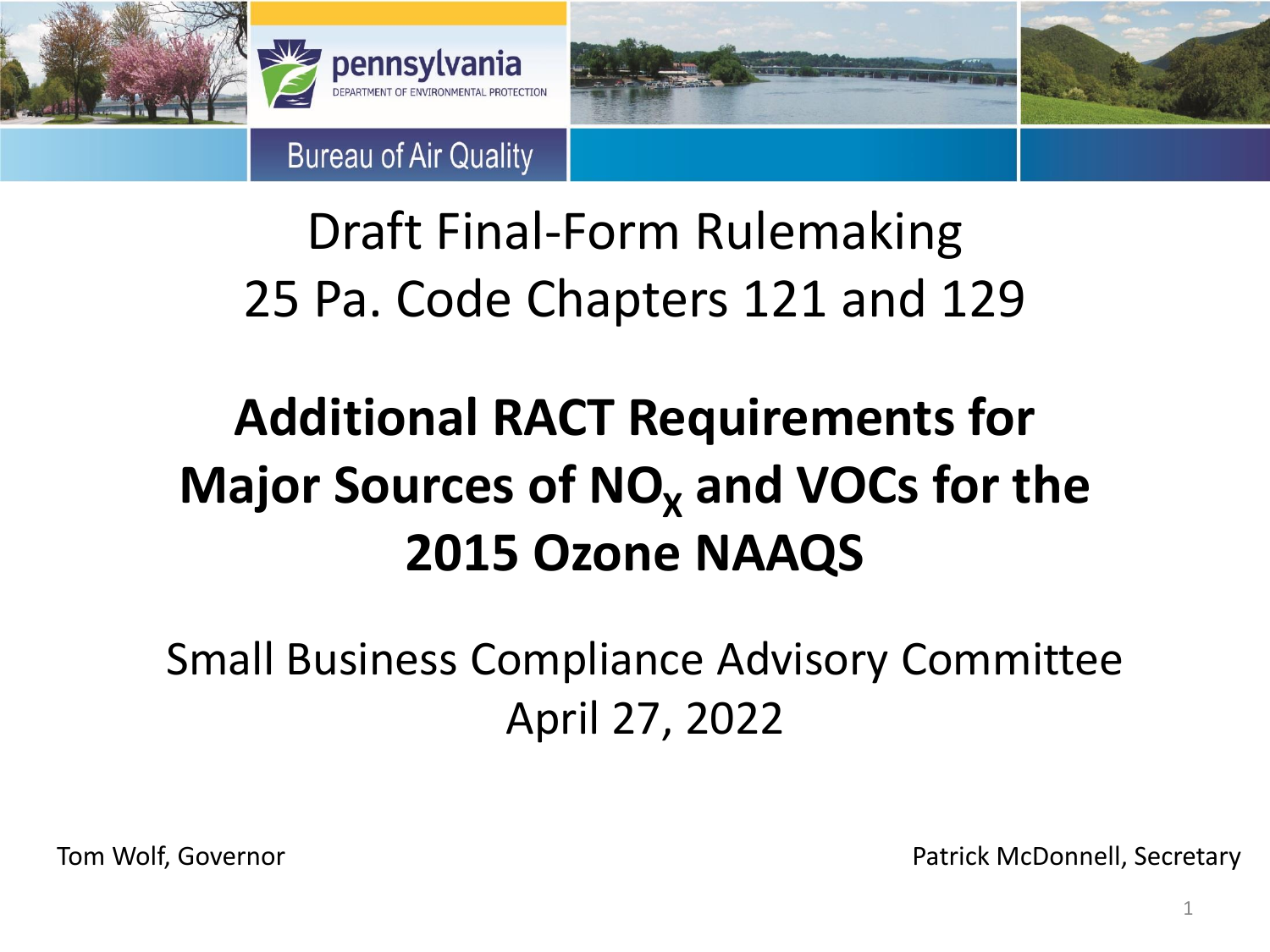This final-form rulemaking will:

- Reduce emissions of oxides of nitrogen  $(NO_x)$  and volatile organic compounds (VOC), which are precursors to the formation of ground-level ozone.
- Reduce concentrations of ground-level ozone, which results in health benefits as well as benefits to vegetation and ecosystems.
- Provide co-benefits that may include increased energy efficiency and reduction of co-pollutants such as hazardous air pollutants and greenhouse gases.

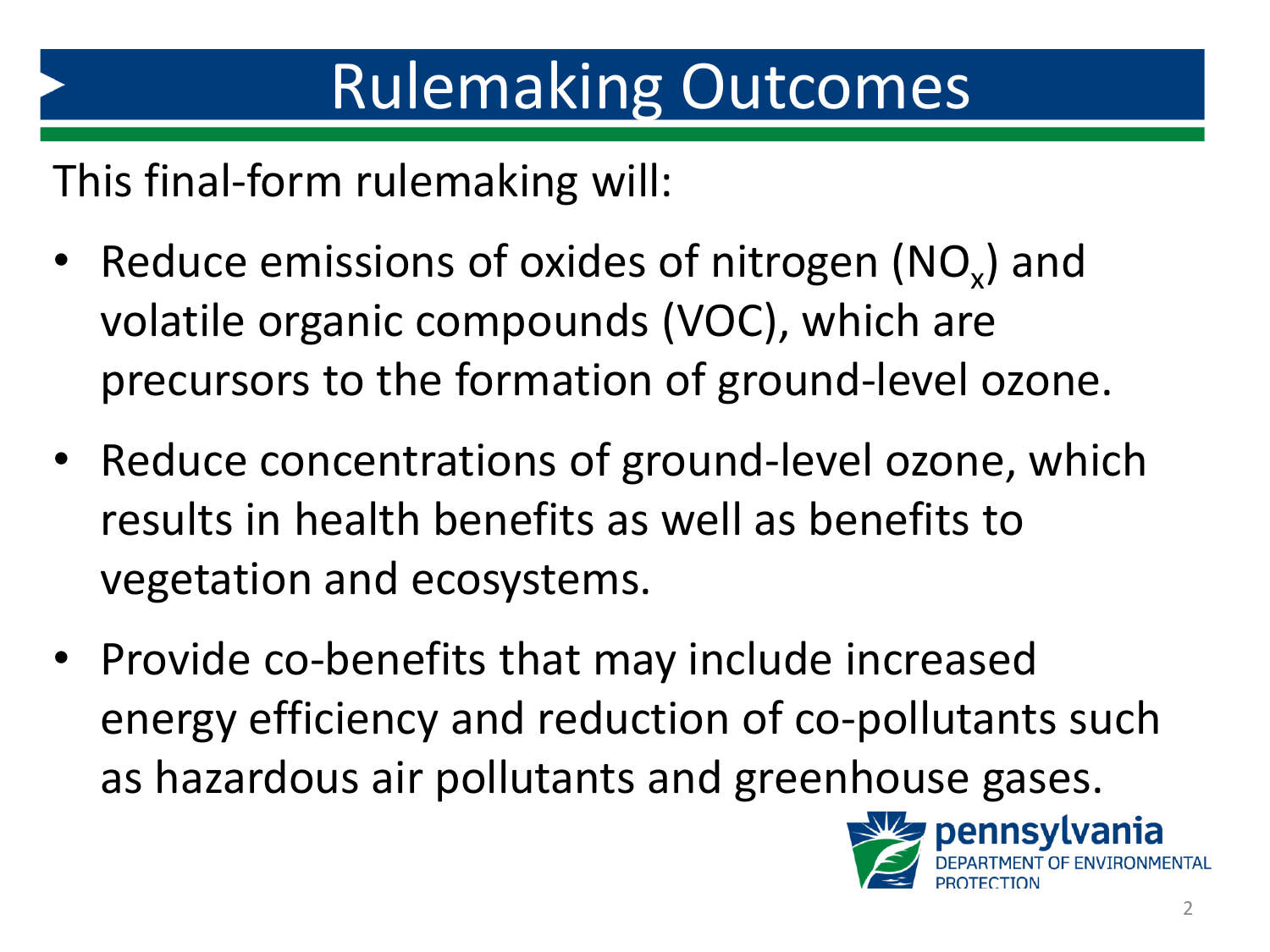# Entities Subject to Rulemaking

- The rulemaking applies to stationary sources within existing facilities that have the potential to emit (PTE) 100 tons per year (TPY) of  $NO<sub>x</sub>$  or 50 TPY of VOC.
	- "Existing" means sources or facilities which commenced operation on or before August 3, 2018.
	- The rulemaking does not apply to sources subject to certain requirements in Chapter 129 or sources with a PTE of less than one TPY of  $NO<sub>x</sub>$  or VOC.
- The rulemaking also applies to sources at existing facilities that become major for  $NO<sub>x</sub>$  or VOC after August 3, 2018.

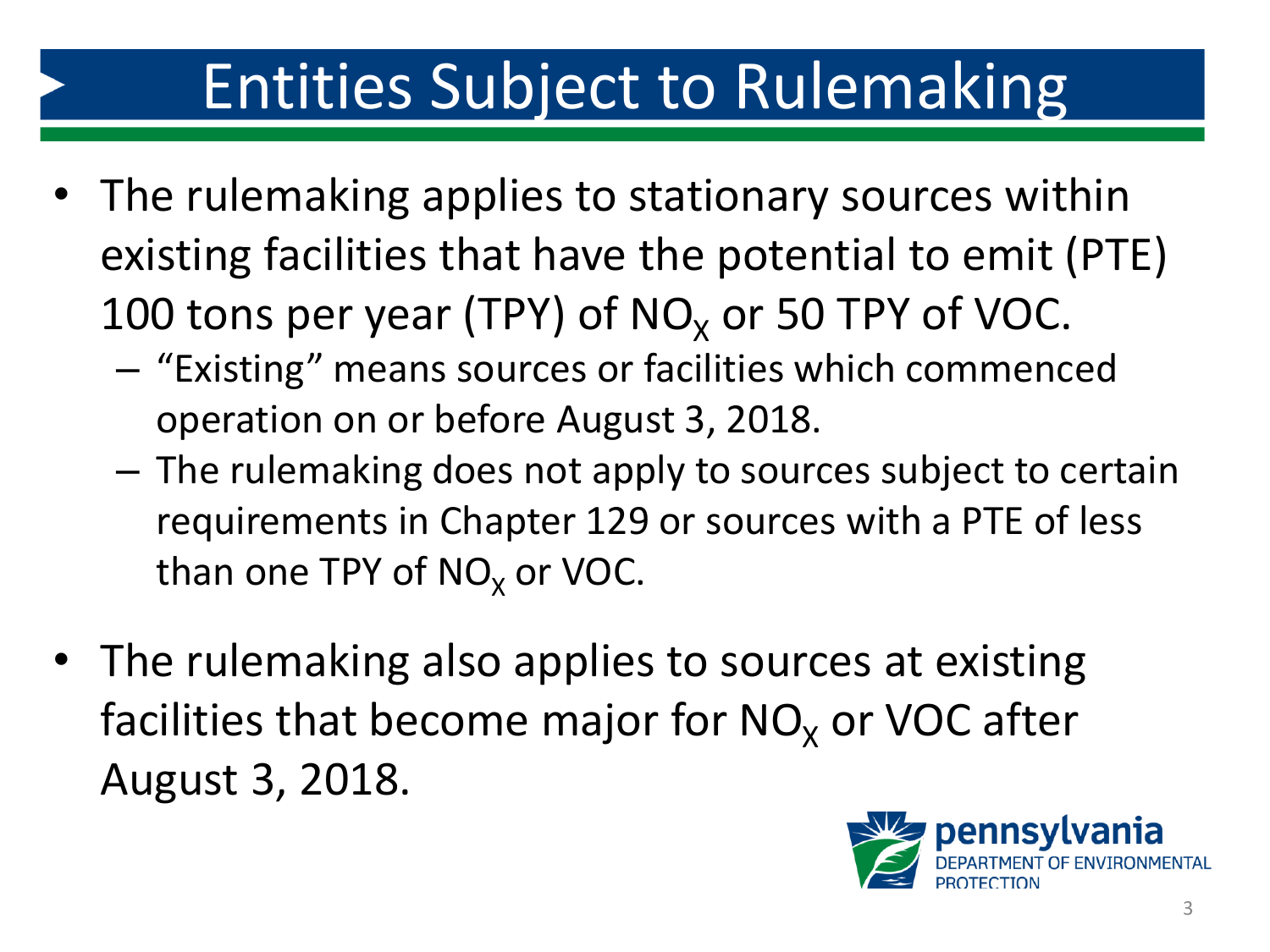# Small Business

- The requirement to adopt and implement RACT requirements is Federally mandated.
- All businesses, whether or not meeting the designation of small business, that are major NOx emitting or major VOC emitting facilities, will be subject to the RACT III rulemaking.
- DEP anticipates that only a few small businesses will be subject to RACT III.
	- DEP estimates that there are 10-30 major facilities that are small businesses.
	- Not all small business-sized major facilities will be subject to RACT III.

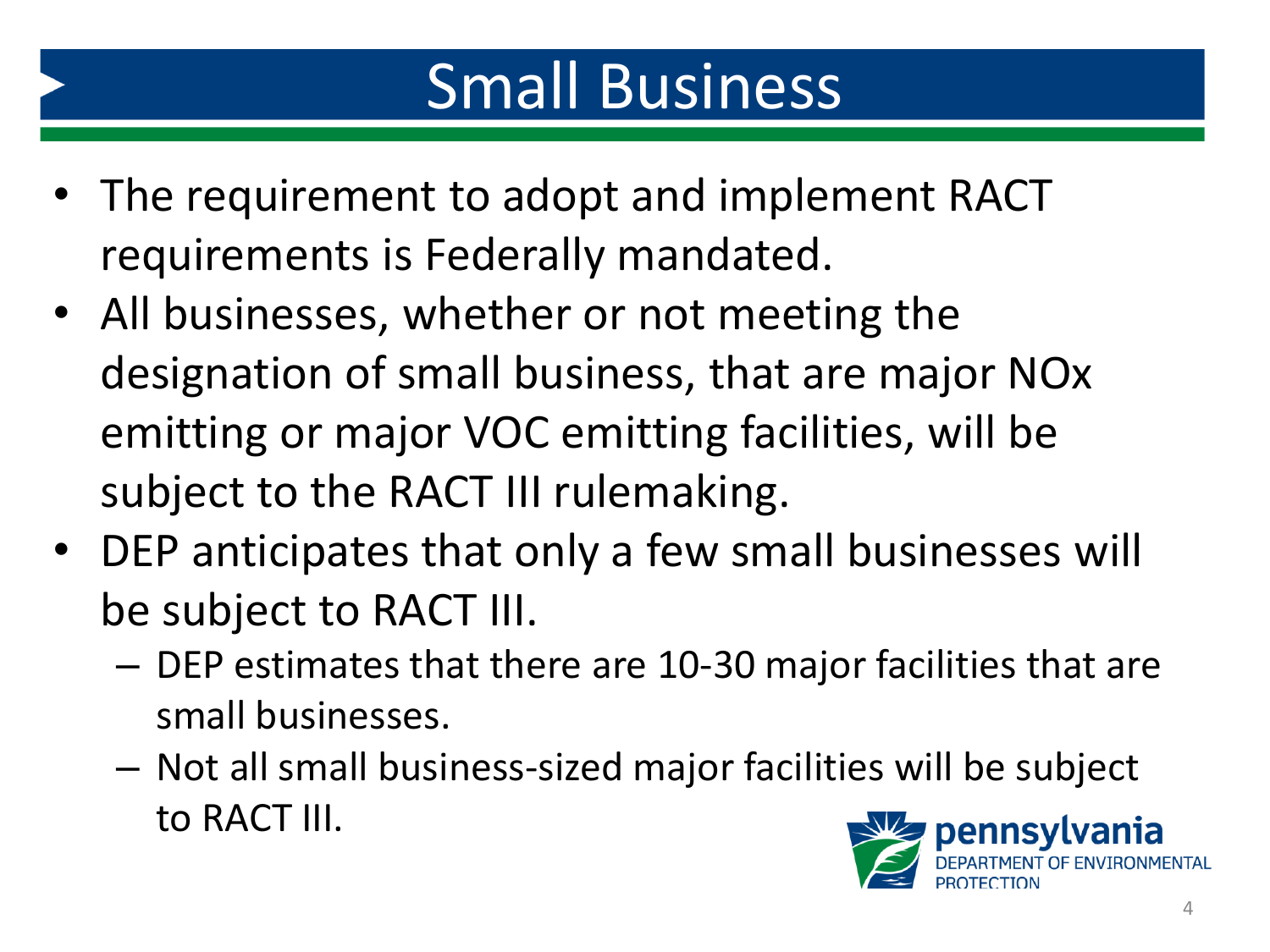### What RACT is

- Reasonably Available Control Technology (RACT) is defined as "the lowest emission limitation that a particular source is capable of meeting by the application of control technology that is reasonably available considering technological and economic feasibility."
- RACT analyses are done in a top-down fashion. Technically feasible control technologies are ranked from most effective control to least effective control and each one is analyzed for economic feasibility (cost analysis).

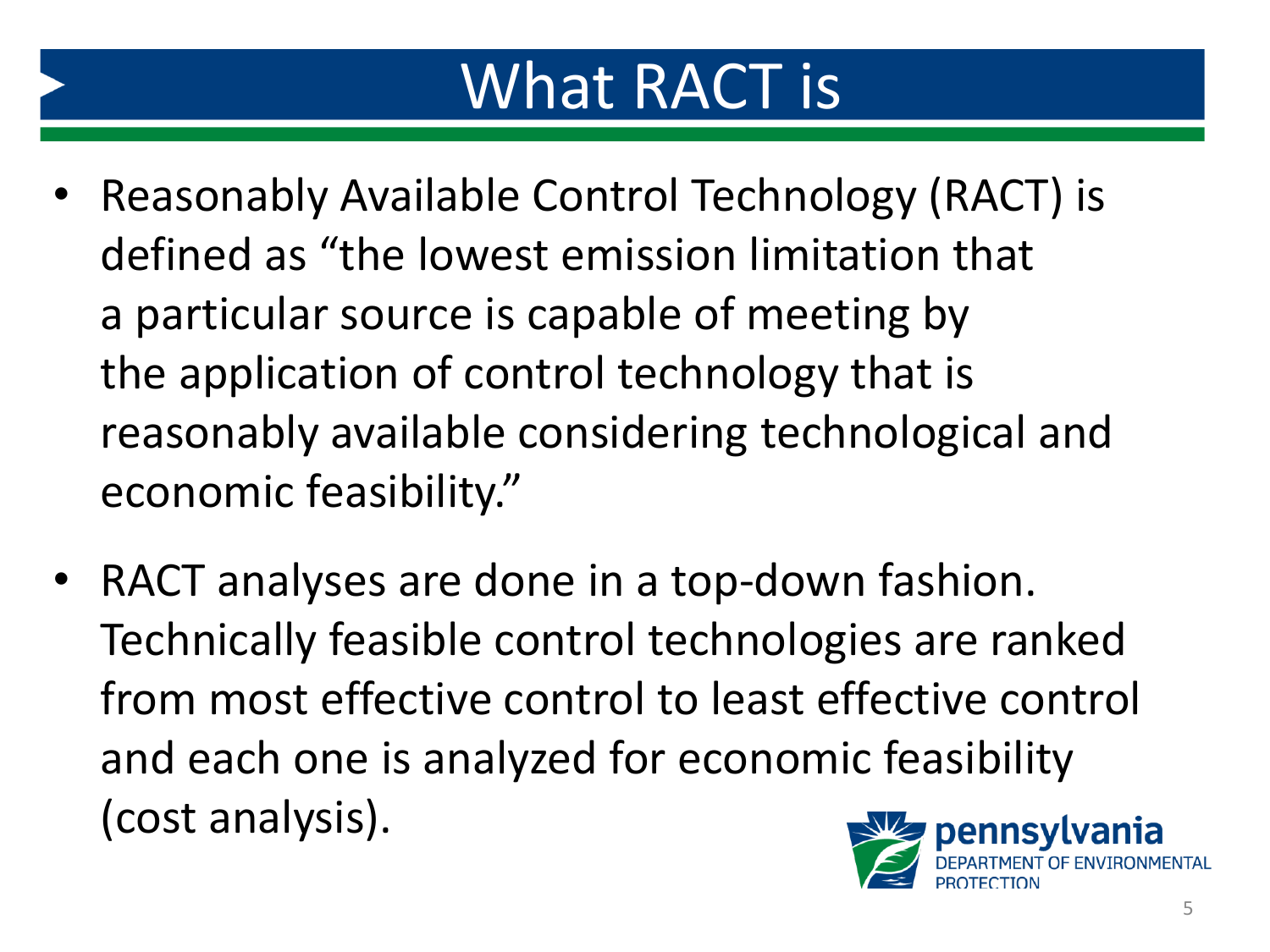## What RACT is

- The EPA Air Pollution Control Cost Manual sets procedures for calculating economic feasibility.
	- Capital costs are annualized using capital recovery factors.
	- Annual operating costs are added in to acquire a total annual cost.
	- The total annual cost is divided by annual emission reductions per pollutant.
	- The result is a cost per ton of pollutant reduced.
- Generally, RACT is not as stringent as Pennsylvania's Best Available Technology (BAT).
	- BAT applies to new sources at time of installation or modification.
	- RACT applies to existing sources.

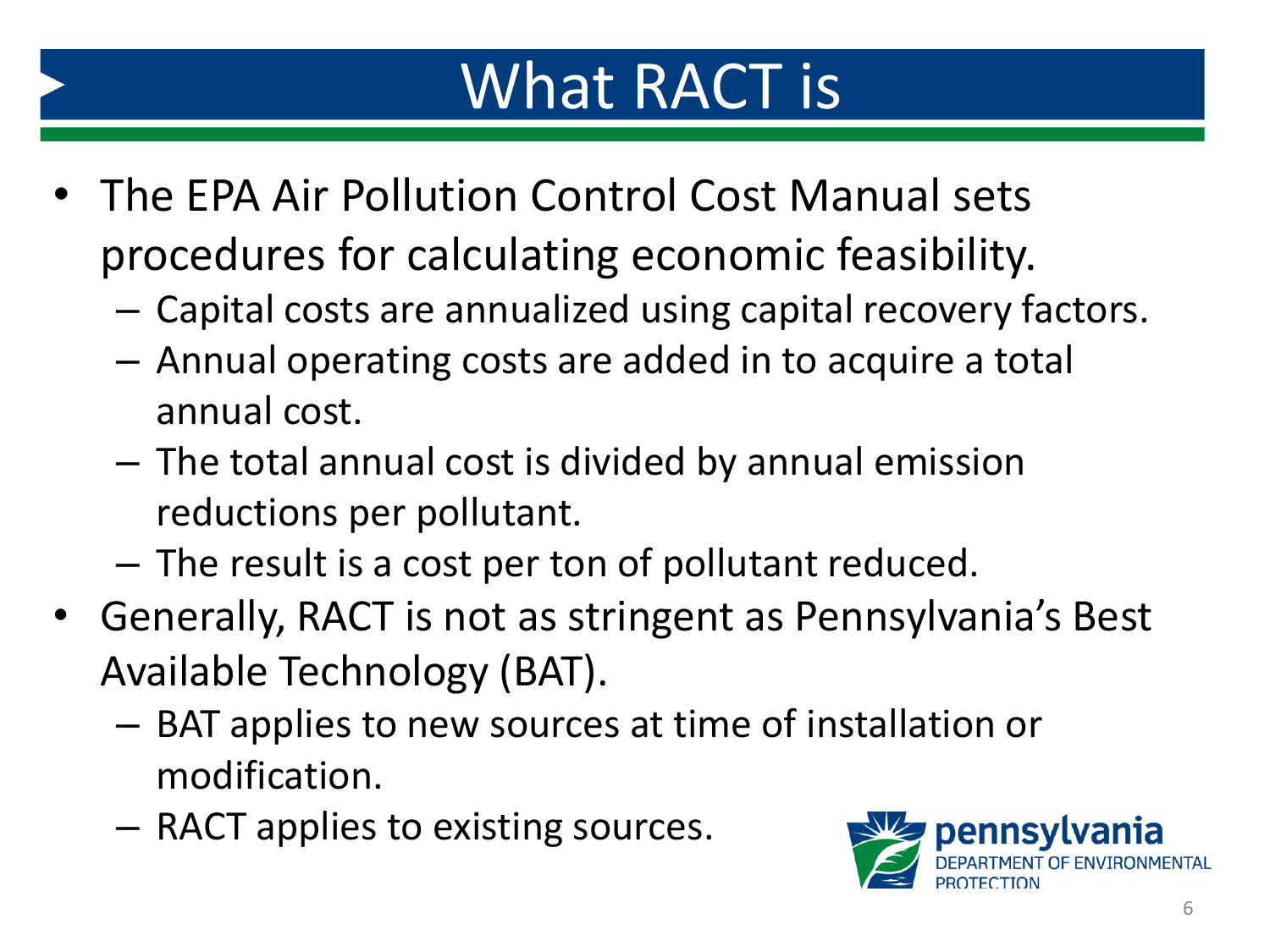# RACT III Presumptive Requirements

- The Department has analyzed what constitutes RACT for certain source categories to establish presumptive requirements for the 2015 Ozone NAAQS (RACT III).
- These requirements may take the form of work practices, emission limitations, or other emission control measures.
- If an owner or operator cannot meet presumptive RACT, they will need to propose an averaging plan or a case-by-case RACT requirement.

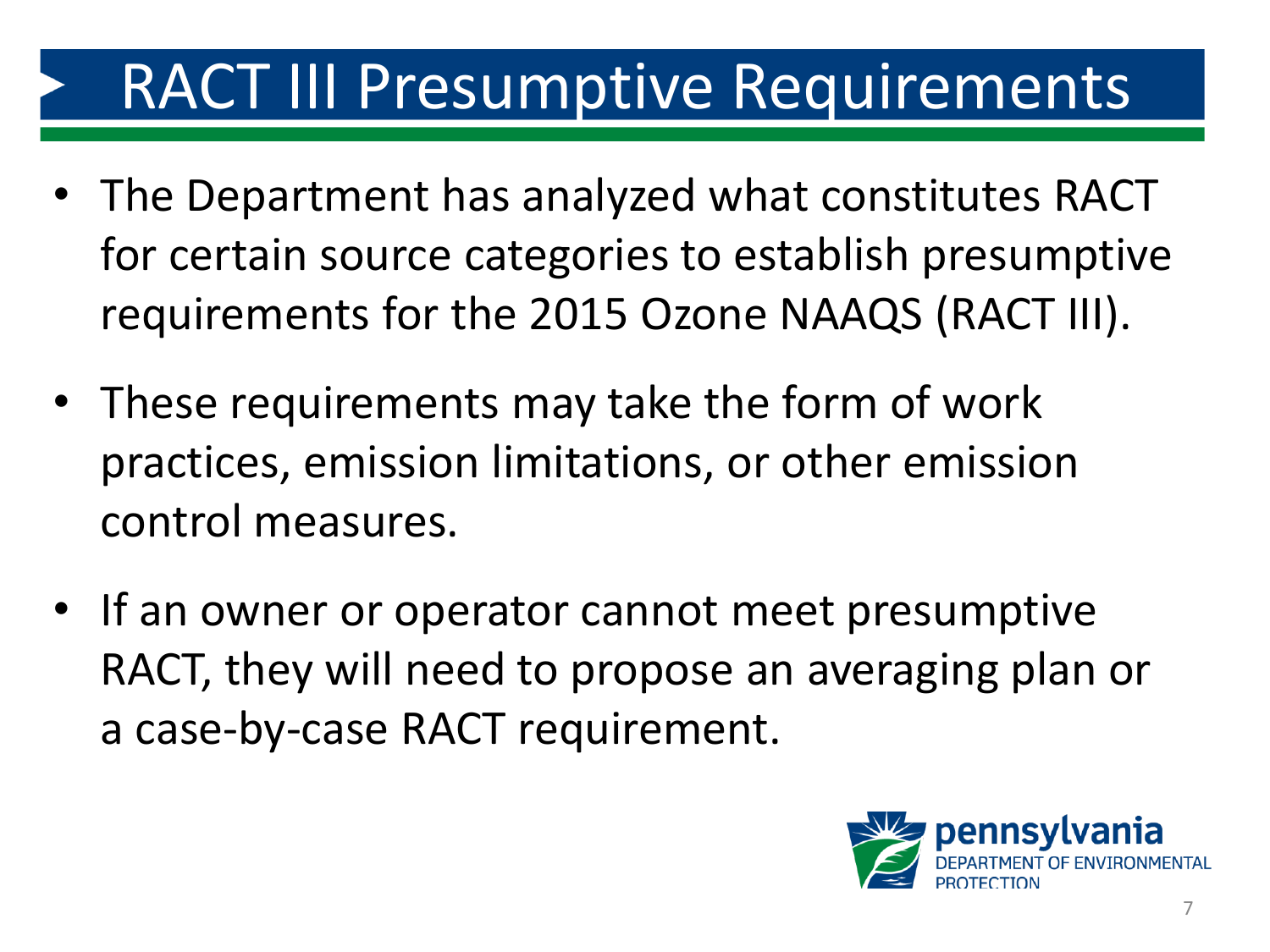# RACT III Case-by-Case Requirements

- An owner or operator is required to submit a case-by-case RACT evaluation if there is no presumptive requirement for the source category.
- An owner or operator may submit a case-by-case RACT evaluation if they cannot meet the presumptive requirements due to facility or source-specific issues.
- Each case-by-case RACT evaluation is generally source specific and may consider circumstances unique to each source, facility, or situation.
- The outcome of a case-by-case RACT analysis may include specific control technologies, work practices, emission limitations, or any combination thereof.

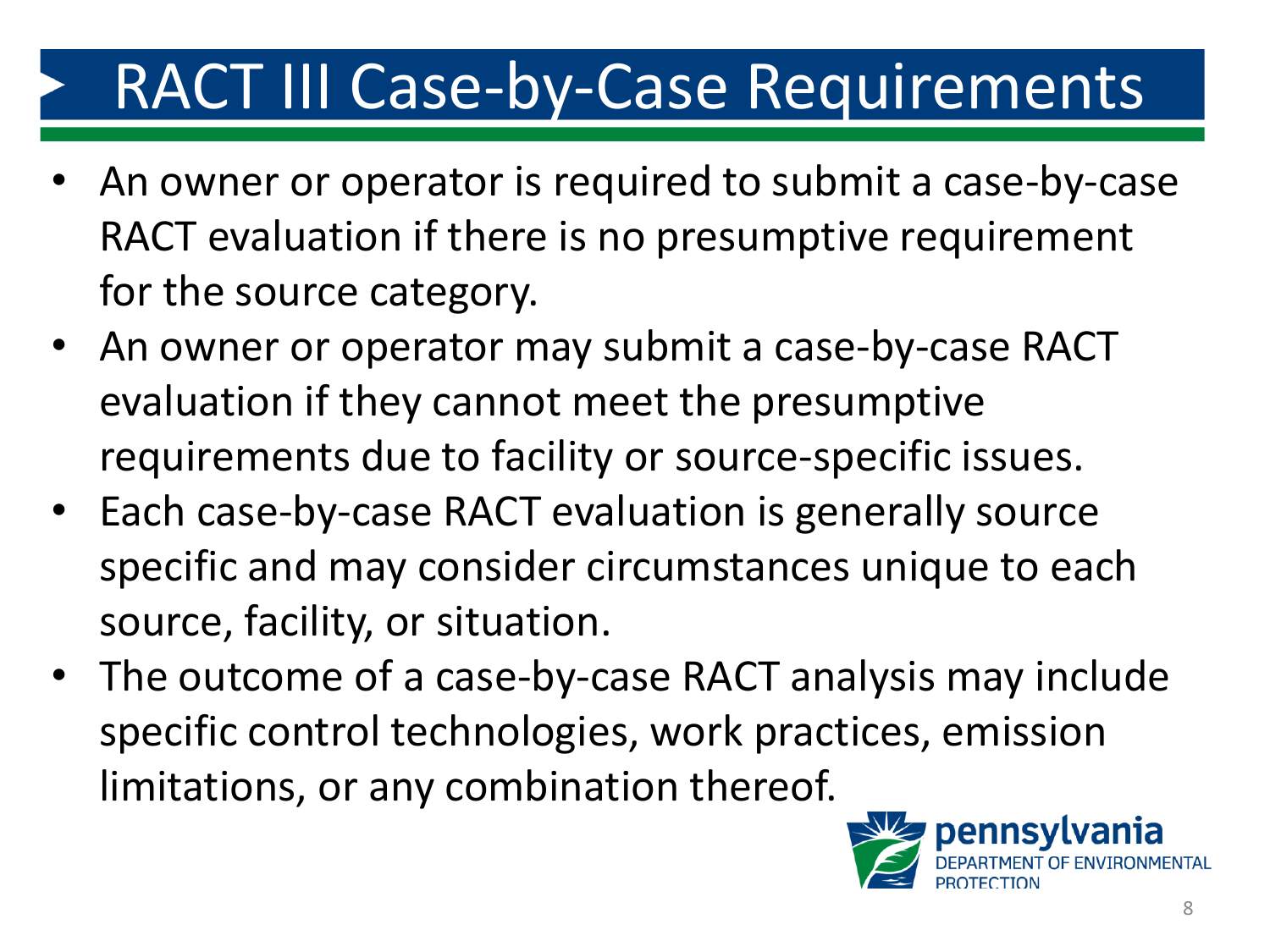# EQB and Public Comment

- On May 19, 2021, the Environmental Quality Board (EQB) adopted the proposed rulemaking by a vote of 17-2.
- The proposed rulemaking was published for public comment on August 7, 2021.
- Three public hearings were held on September 7, 8, and 9. No testimony was received.
- The public comment period ended on October 12, 2021.
- The Department received comments from 25 commentators, including the Independent Regulatory Review Commission (IRRC), EPA, environmental advocacy groups, consultants, and the regulated community.

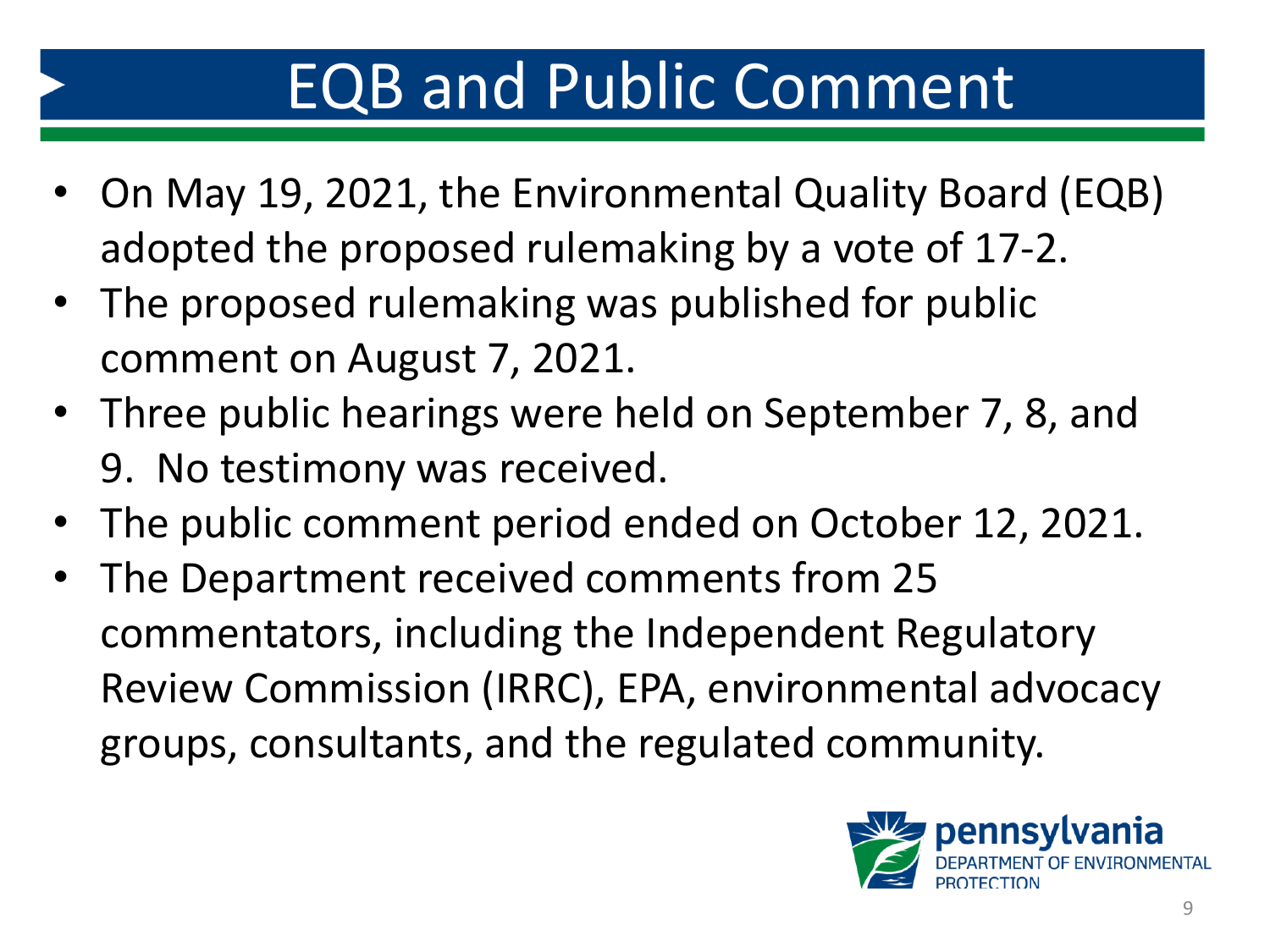## Reason for § 129.114(i)

- Because EPA will not approve a regulation that establishes a blanket approval for the Department to deem that case-by-case RACT II remains RACT for RACT III, the final-form rulemaking contains options in finalform subsection (i) for an owner or operator to submit an analysis demonstrating that the applicable RACT II conditions remain RACT for RACT III.
- Owners and operators of facilities that have added or modified sources since RACT II are not eligible to submit this analysis.

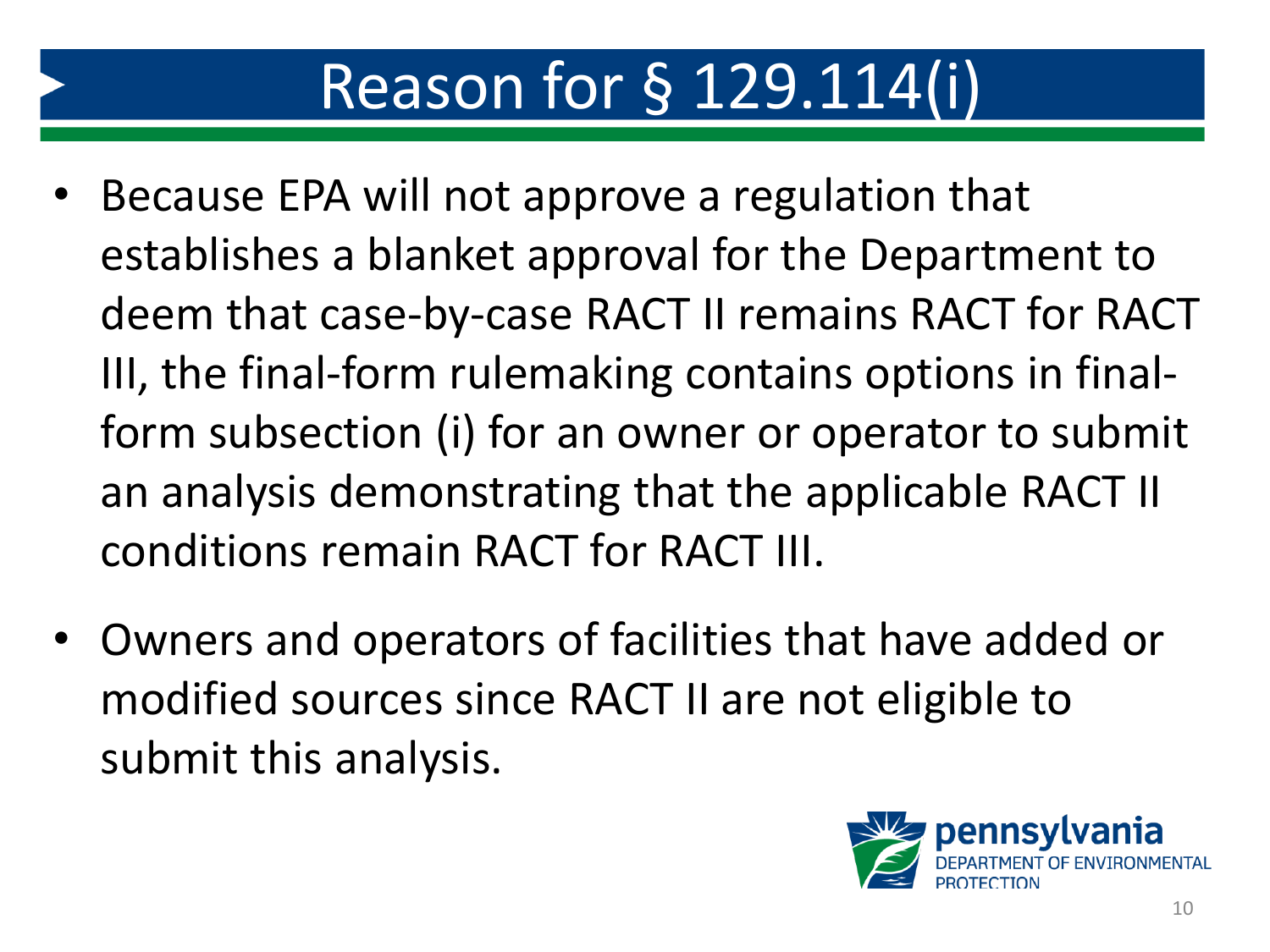# § 129.114(i) Options

- If there is no new emission control technology available and RACT II cost-effectiveness is equal to or above certain thresholds, then the analysis shall contain:
	- How it was determined that no new technology exists.
	- List of technology that was evaluated for RACT II.
	- Summary of the RACT II cost analysis.
- If there is no new emission control technology available and RACT II cost-effectiveness is below certain thresholds, then the analysis shall contain:
	- How it was determined that no new technology exists.
	- List of technology that was evaluated for RACT II.
	- Newly updated cost analysis.

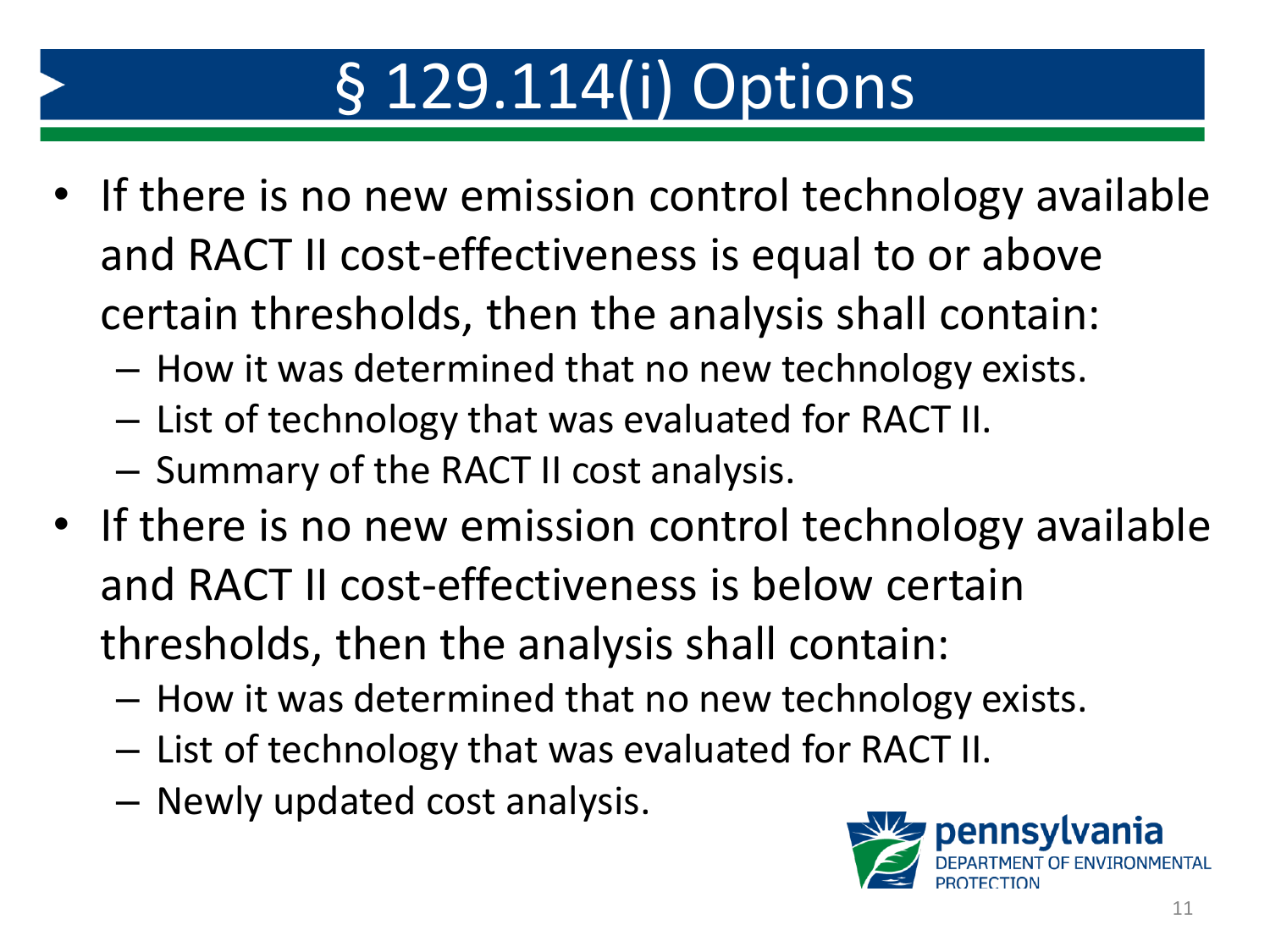# § 129.114(i) Options

- If there is new emission control technology available, then the analysis shall contain a newly updated topdown RACT analysis.
- In all instances, the Department may request additional information from the owner or operator.

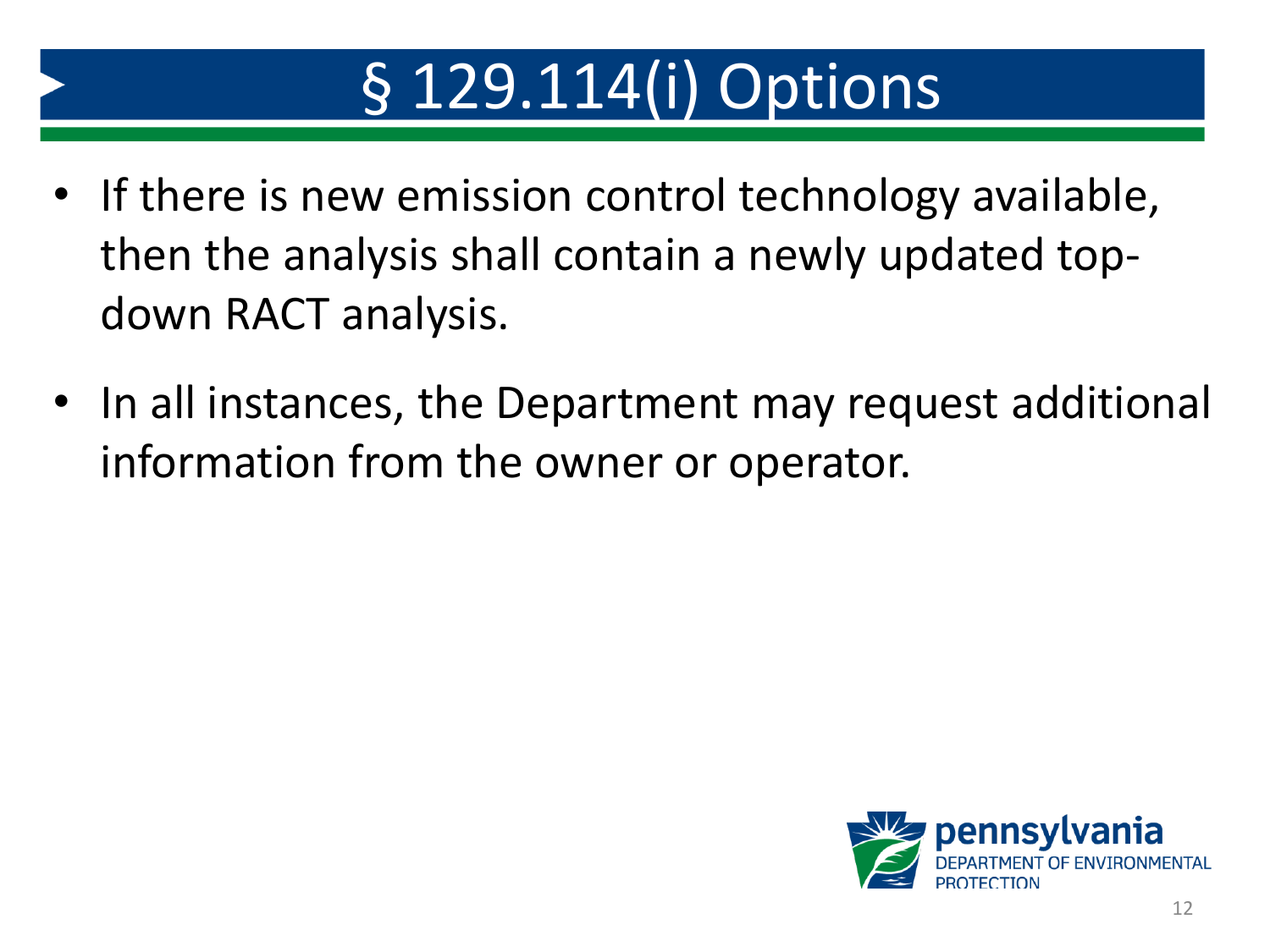# § 129.114(j)

#### **§ 129.114 continued**

Under subsection (j), the Department will:

- Review the analyses.
- Publish notice in the *Pennsylvania Bulletin* and newspapers for a minimum 30-day public comment period and opportunity for public hearing for the public to review and comment on the analyses and supporting documentation.
- Prepare a summary of comments and responses.
- Issue the necessary plan approvals and operating permit modifications as appropriate in conformance with Chapter 127. pennsvlvania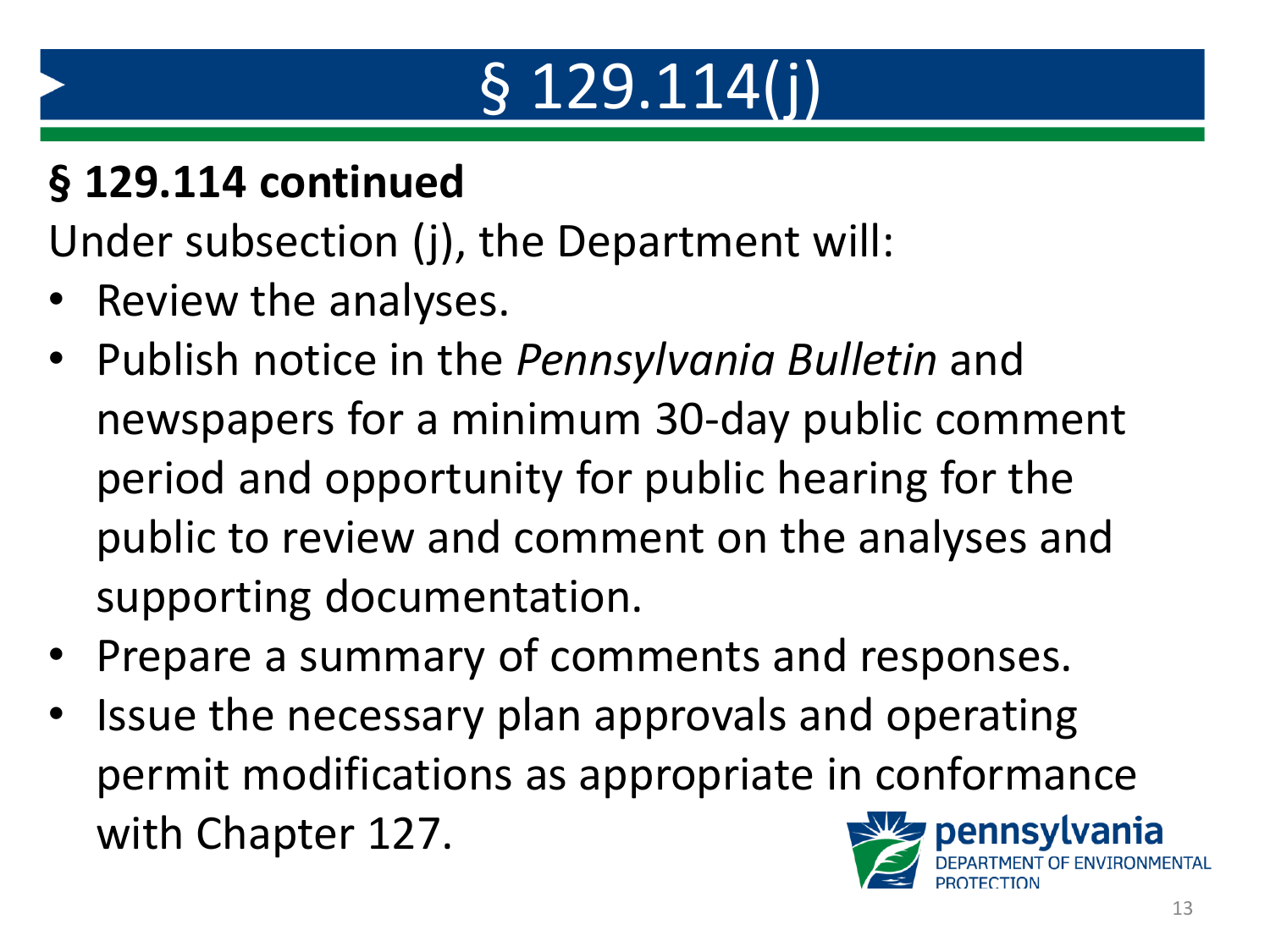# § 129.114 (k)

#### **§ 129.114 continued**

Under final-form subsection (k), the Department will submit the following information described under subsection (j) to the Administrator of the EPA as a revision to the Commonwealth's SIP.

- The analyses, supporting documentation and summary of public comments and responses.
- The necessary plan approvals and operating permit modifications issued as appropriate.

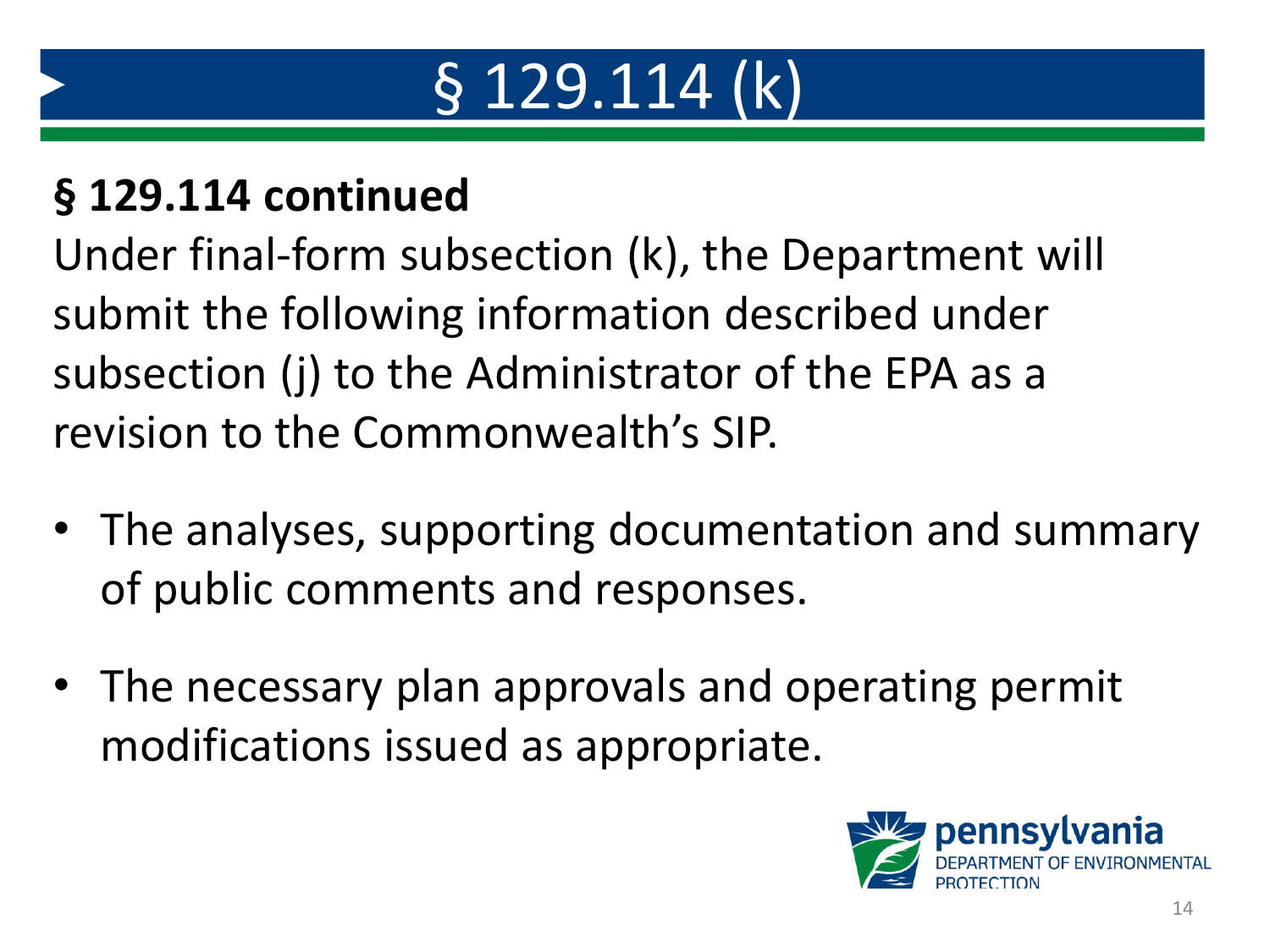### Additional Information

The final rulemaking package, including the final-form Annex A, preamble, regulatory analysis form, comment response document and technical support document will be available when the rulemaking is considered by the Environmental Quality Board.

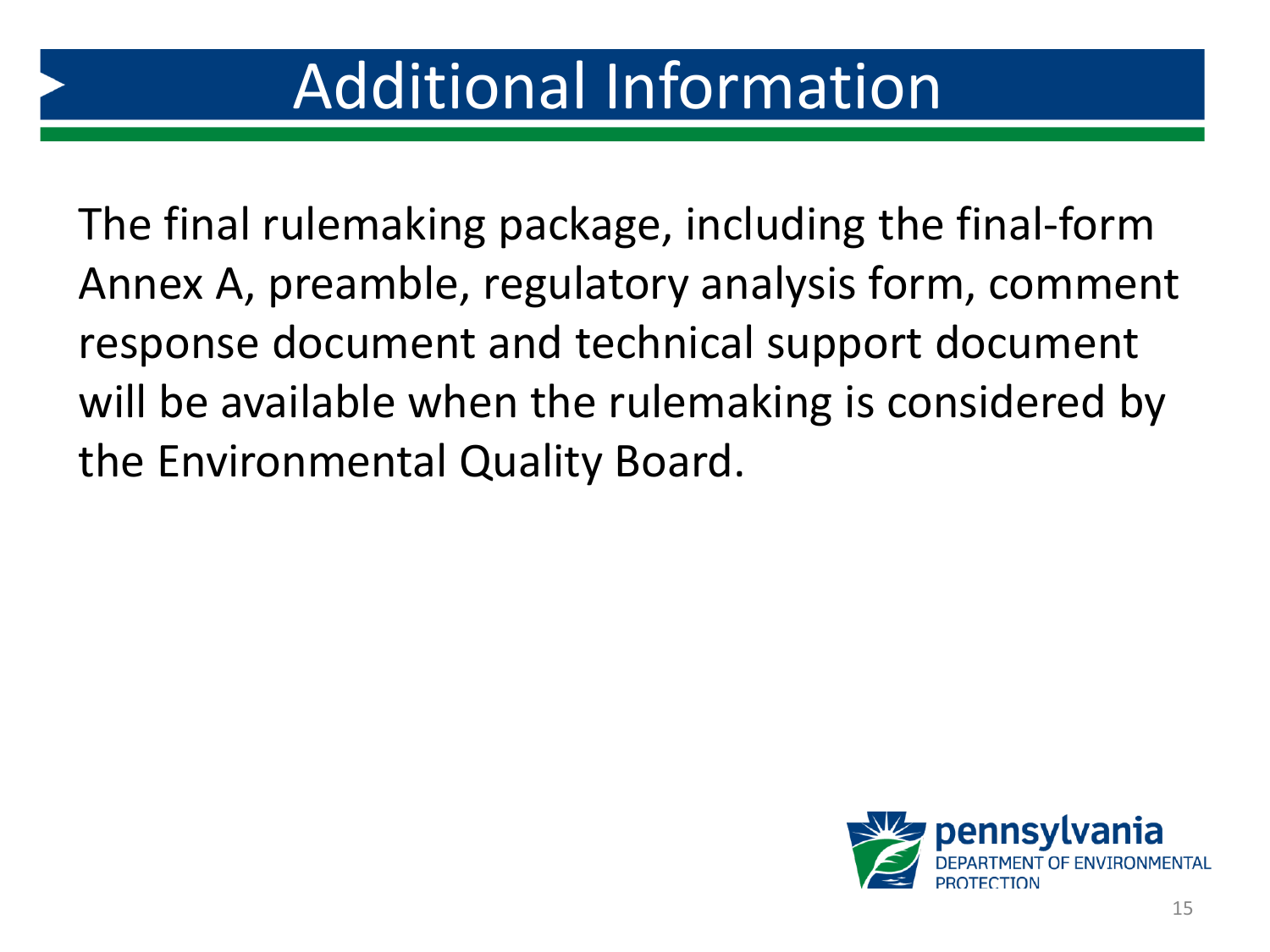#### Anticipated Final Rulemaking Schedule

- Air Quality Technical Advisory Committee April 7, 2022
- Citizens Advisory Council Policy and Regulatory Oversight Committee – April 14, 2022
- Citizens Advisory Council April 19, 2022
- Small Business Compliance Advisory Committee April 27, 2022
- Environmental Quality Board 2<sup>nd</sup>/3<sup>rd</sup> Quarter 2022
- Final-Form Rulemaking Promulgated and submitted to EPA as State Implementation Plan revision – 4<sup>th</sup> Quarter 2022